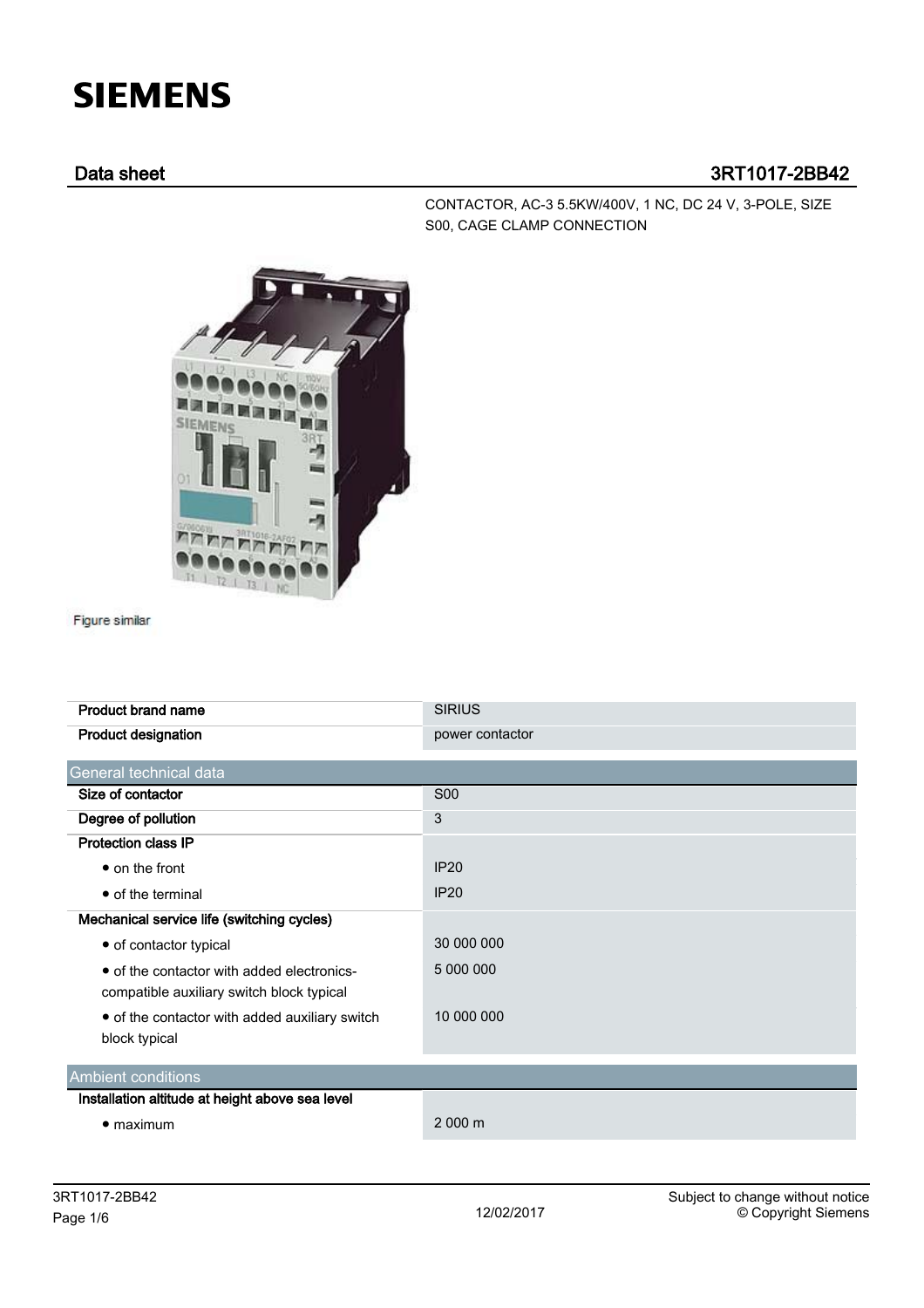| Ambient temperature                                                                 |             |
|-------------------------------------------------------------------------------------|-------------|
| · during operation                                                                  | $-25+60$ °C |
|                                                                                     |             |
| Main circuit                                                                        |             |
| Number of poles for main current circuit<br>Number of NO contacts for main contacts | 3           |
| Number of NC contacts for main contacts                                             | 3           |
| <b>Operating current</b>                                                            | 0           |
| $\bullet$ at AC-1 at 400 V                                                          |             |
| - at ambient temperature 40 °C rated value                                          | 22 A        |
| $\bullet$ at AC-1                                                                   |             |
| - up to 690 V at ambient temperature 40 $^{\circ}$ C<br>rated value                 | 22 A        |
| - up to 690 V at ambient temperature 60 $^{\circ}$ C<br>rated value                 | 20 A        |
| $\bullet$ at AC-3                                                                   |             |
| - at 400 V rated value                                                              | 12A         |
| • at AC-4 at 400 V rated value                                                      | 8.5 A       |
| <b>Operating current</b>                                                            |             |
| • at 1 current path at DC-1                                                         |             |
| - at 24 V rated value                                                               | 20 A        |
| - at 110 V rated value                                                              | 2.1A        |
| • with 2 current paths in series at DC-1                                            |             |
| -at 24 V rated value                                                                | 20 A        |
| - at 110 V rated value                                                              | 12A         |
| • with 3 current paths in series at DC-1                                            |             |
| - at 24 V rated value                                                               | 20 A        |
| - at 110 V rated value                                                              | 20 A        |
| <b>Operating current</b>                                                            |             |
| • at 1 current path at DC-3 at DC-5                                                 |             |
| - at 24 V rated value                                                               | 20 A        |
| - at 110 V rated value                                                              | 0.15A       |
| • with 2 current paths in series at DC-3 at DC-5                                    |             |
| - at 24 V rated value                                                               | 20 A        |
| - at 110 V rated value                                                              | 0.35A       |
| • with 3 current paths in series at DC-3 at DC-5                                    |             |
| - at 24 V rated value                                                               | 20 A        |
| - at 110 V rated value                                                              | 20 A        |
| <b>Operating power</b>                                                              |             |
| $\bullet$ at AC-1                                                                   |             |
| - at 400 V rated value                                                              | 13 kW       |
| • at AC-2 at 400 V rated value                                                      | 5.5 kW      |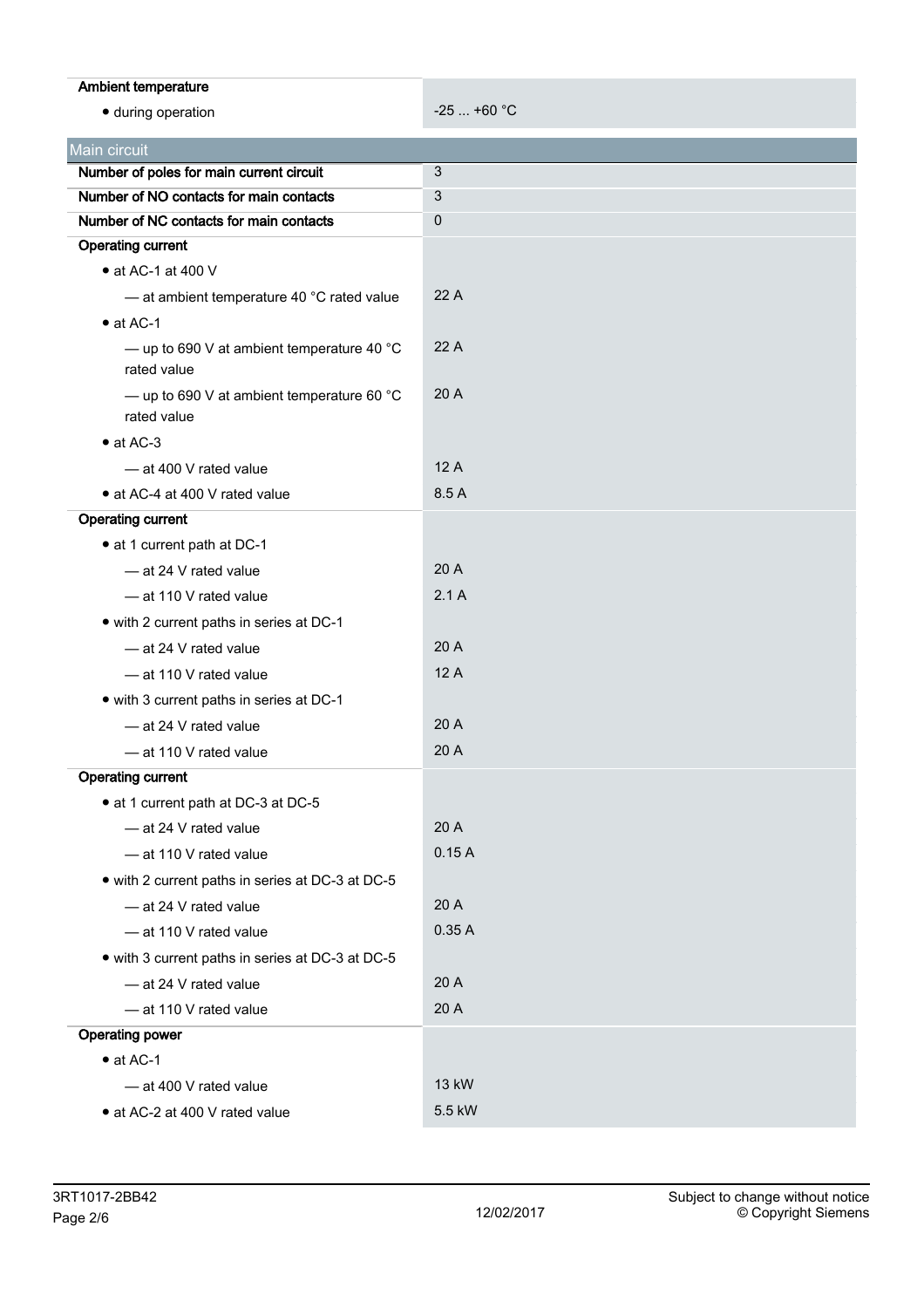| $\bullet$ at AC-3                                                                 |                                                 |
|-----------------------------------------------------------------------------------|-------------------------------------------------|
| - at 400 V rated value                                                            | 5.5 kW                                          |
| — at 500 V rated value                                                            | 5.5 kW                                          |
| -at 690 V rated value                                                             | 5.5 kW                                          |
| Power loss [W] at AC-3 at 400 V for rated value of                                | 1.24 W                                          |
| the operating current per conductor                                               |                                                 |
| Control circuit/ Control                                                          |                                                 |
| Type of voltage of the control supply voltage                                     | DC                                              |
| Control supply voltage at DC                                                      |                                                 |
| • rated value                                                                     | 24 V                                            |
| Operating range factor control supply voltage rated<br>value of magnet coil at DC |                                                 |
| • initial value                                                                   | 0.85                                            |
| • Full-scale value                                                                | 1.1                                             |
| Closing power of magnet coil at DC                                                | 3.3 W                                           |
| Holding power of magnet coil at DC                                                | 3.3W                                            |
| Auxiliary circuit                                                                 |                                                 |
| Number of NC contacts                                                             |                                                 |
| • for auxiliary contacts                                                          |                                                 |
| - instantaneous contact                                                           | $\mathbf{1}$                                    |
| Number of NO contacts                                                             |                                                 |
| • for auxiliary contacts                                                          |                                                 |
| — instantaneous contact                                                           | $\mathbf 0$                                     |
| Operating current at AC-12 maximum                                                | 10A                                             |
| Operating current at AC-15                                                        |                                                 |
| • at 230 V rated value                                                            | 6 A                                             |
| • at 400 V rated value                                                            | 3A                                              |
| <b>Operating current at DC-12</b>                                                 |                                                 |
| · at 60 V rated value                                                             | 6 A                                             |
| · at 110 V rated value                                                            | 3A                                              |
| • at 220 V rated value                                                            | 1 A                                             |
| Operating current at DC-13                                                        |                                                 |
| • at 24 V rated value                                                             | 10 A                                            |
| • at 60 V rated value                                                             | 2A                                              |
| • at 110 V rated value                                                            | 1A                                              |
| · at 220 V rated value                                                            | 0.3A                                            |
| Contact reliability of auxiliary contacts                                         | 1 faulty switching per 100 million (17 V, 1 mA) |
| Short-circuit protection                                                          |                                                 |
| Design of the fuse link                                                           |                                                 |

● for short-circuit protection of the main circuit

— with type of coordination 1 required fuse gL/gG: 35 A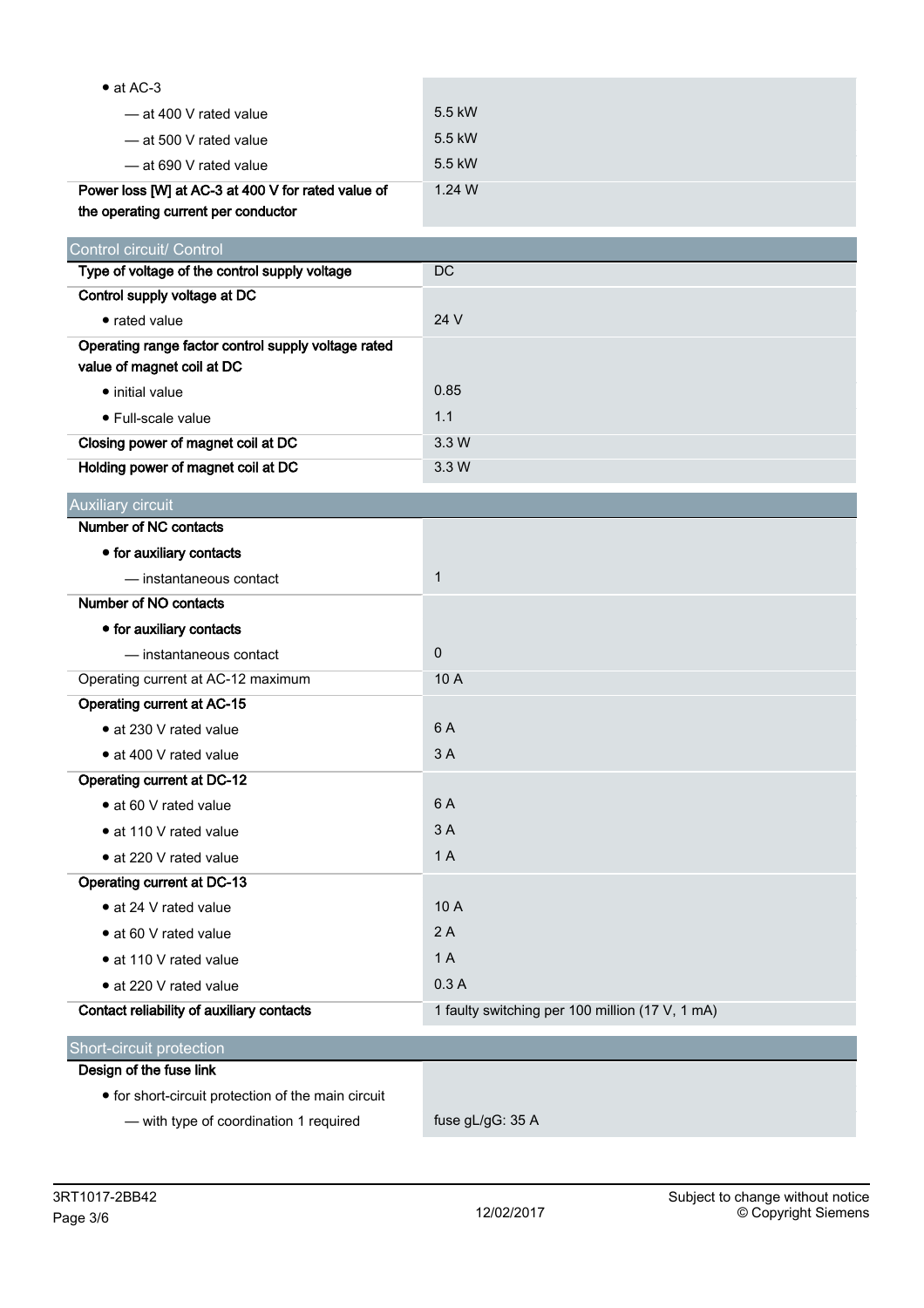| - with type of assignment 2 required                   | fuse gL/gG: 20 A                                             |
|--------------------------------------------------------|--------------------------------------------------------------|
| • for short-circuit protection of the auxiliary switch | fuse gL/gG: 10 A                                             |
| required                                               |                                                              |
| Installation/ mounting/ dimensions                     |                                                              |
| <b>Mounting type</b>                                   | screw and snap-on mounting onto 35 mm standard mounting rail |
|                                                        | according to DIN EN 50022                                    |
| • Side-by-side mounting                                | Yes                                                          |
| Height                                                 | 60 mm                                                        |
| Width                                                  | 45 mm                                                        |
| Depth                                                  | 73 mm                                                        |
| <b>Required spacing</b>                                |                                                              |
| • for grounded parts                                   |                                                              |
| - at the side                                          | 6 mm                                                         |
| <b>Connections/Terminals</b>                           |                                                              |
| Type of electrical connection                          |                                                              |
| • for main current circuit                             | spring-loaded terminals                                      |
| • for auxiliary and control current circuit            | spring-loaded terminals                                      |
| Type of connectable conductor cross-sections           |                                                              |
| • for main contacts                                    |                                                              |
| — solid                                                | 2x (0.25  2.5 mm <sup>2</sup> )                              |
| - single or multi-stranded                             | 2x (0,25  2,5 mm <sup>2</sup> )                              |
| - finely stranded with core end processing             | 2x (0.25  1.5 mm <sup>2</sup> )                              |
| - finely stranded without core end                     | 2x (0.25  2.5 mm <sup>2</sup> )                              |
| processing                                             |                                                              |
| • at AWG conductors for main contacts                  | 2x(2414)                                                     |
| Type of connectable conductor cross-sections           |                                                              |
| • for auxiliary contacts                               |                                                              |
| — solid                                                | 2x (0.25  2.5 mm <sup>2</sup> )                              |
| - finely stranded with core end processing             | 2x (0.25  1.5 mm <sup>2</sup> )                              |
| - finely stranded without core end                     | 2x (0.25  2.5 mm <sup>2</sup> )                              |
| processing                                             |                                                              |
| • at AWG conductors for auxiliary contacts             | 2x (24  14)                                                  |
| Certificates/approvals                                 |                                                              |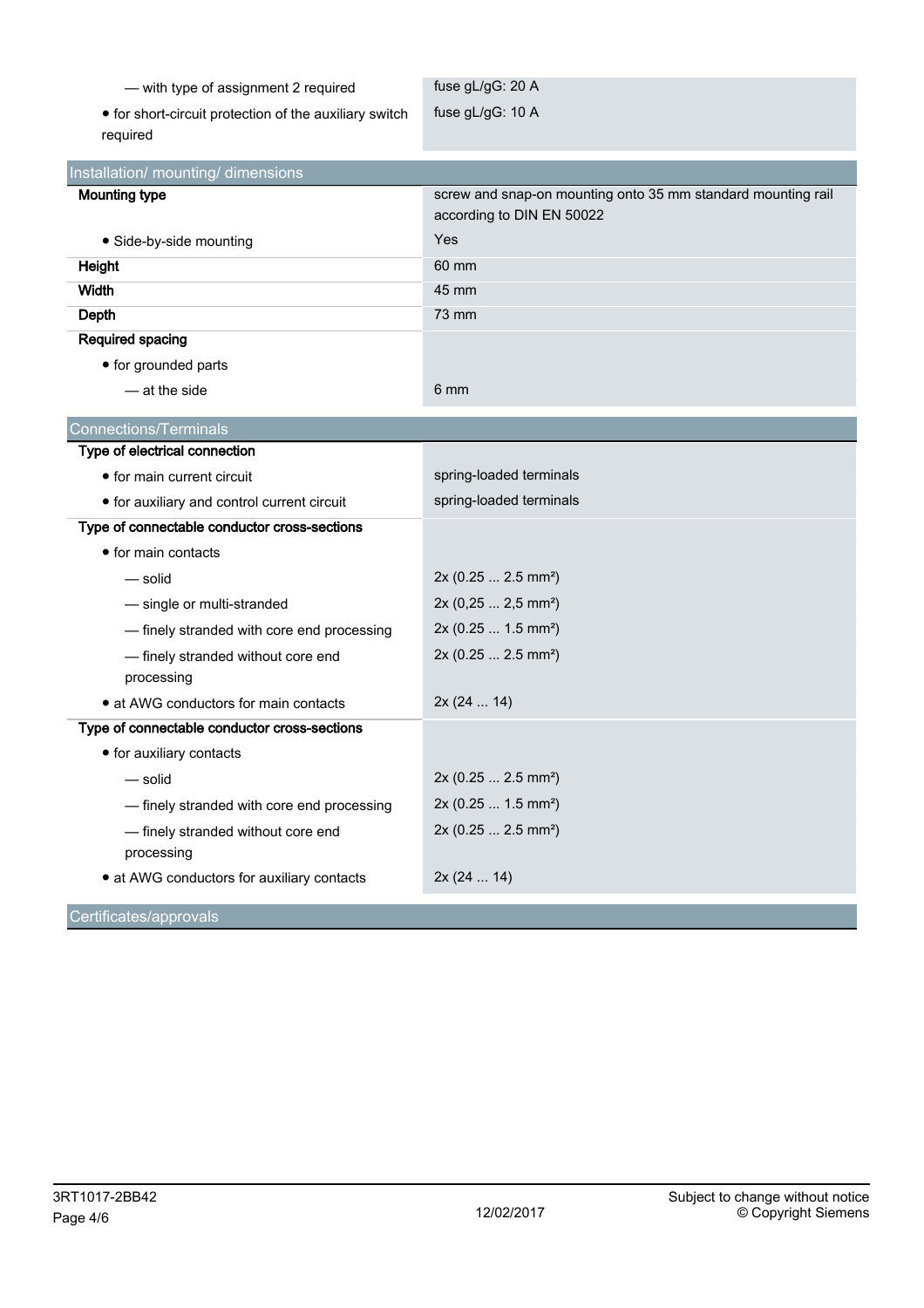| <b>General Product Approval</b>    |                          |                                                |                            | <b>Functional</b><br>Safety/Safety<br>of Machinery | <b>Declaration of</b><br>Conformity |
|------------------------------------|--------------------------|------------------------------------------------|----------------------------|----------------------------------------------------|-------------------------------------|
| CCC                                |                          | UL                                             | EAL                        | <b>Type Examination</b><br>Certificate             | $\epsilon$<br>EG-Konf.              |
| <b>Test Certificates</b>           | Marine / Shipping        |                                                |                            |                                                    |                                     |
| <b>Special Test</b><br>Certificate | <b>Miscellaneous</b>     | ABS                                            | Lloyd's<br>Register<br>LRS | <b>PRS</b>                                         | <b>RINA</b>                         |
| Marine / Shipping                  |                          |                                                | other                      |                                                    |                                     |
| <b>RMRS</b>                        | <b>DNV</b><br><b>DNV</b> | APPROVED APOO<br><b>DNV·GL</b><br>DNVGL.COM/AF | Confirmation               | <b>Miscellaneous</b>                               |                                     |
| <b>Further information</b>         |                          |                                                |                            |                                                    |                                     |

Information- and Downloadcenter (Catalogs, Brochures,…) <http://www.siemens.com/industrial-controls/catalogs>

Industry Mall (Online ordering system)

<https://mall.industry.siemens.com/mall/en/en/Catalog/product?mlfb=3RT1017-2BB42>

Cax online generator

<http://support.automation.siemens.com/WW/CAXorder/default.aspx?lang=en&mlfb=3RT1017-2BB42>

Service&Support (Manuals, Certificates, Characteristics, FAQs,...) <https://support.industry.siemens.com/cs/ww/en/ps/3RT1017-2BB42>

Image database (product images, 2D dimension drawings, 3D models, device circuit diagrams, EPLAN macros, ...) [http://www.automation.siemens.com/bilddb/cax\\_de.aspx?mlfb=3RT1017-2BB42&lang=en](http://www.automation.siemens.com/bilddb/cax_de.aspx?mlfb=3RT1017-2BB42&lang=en)